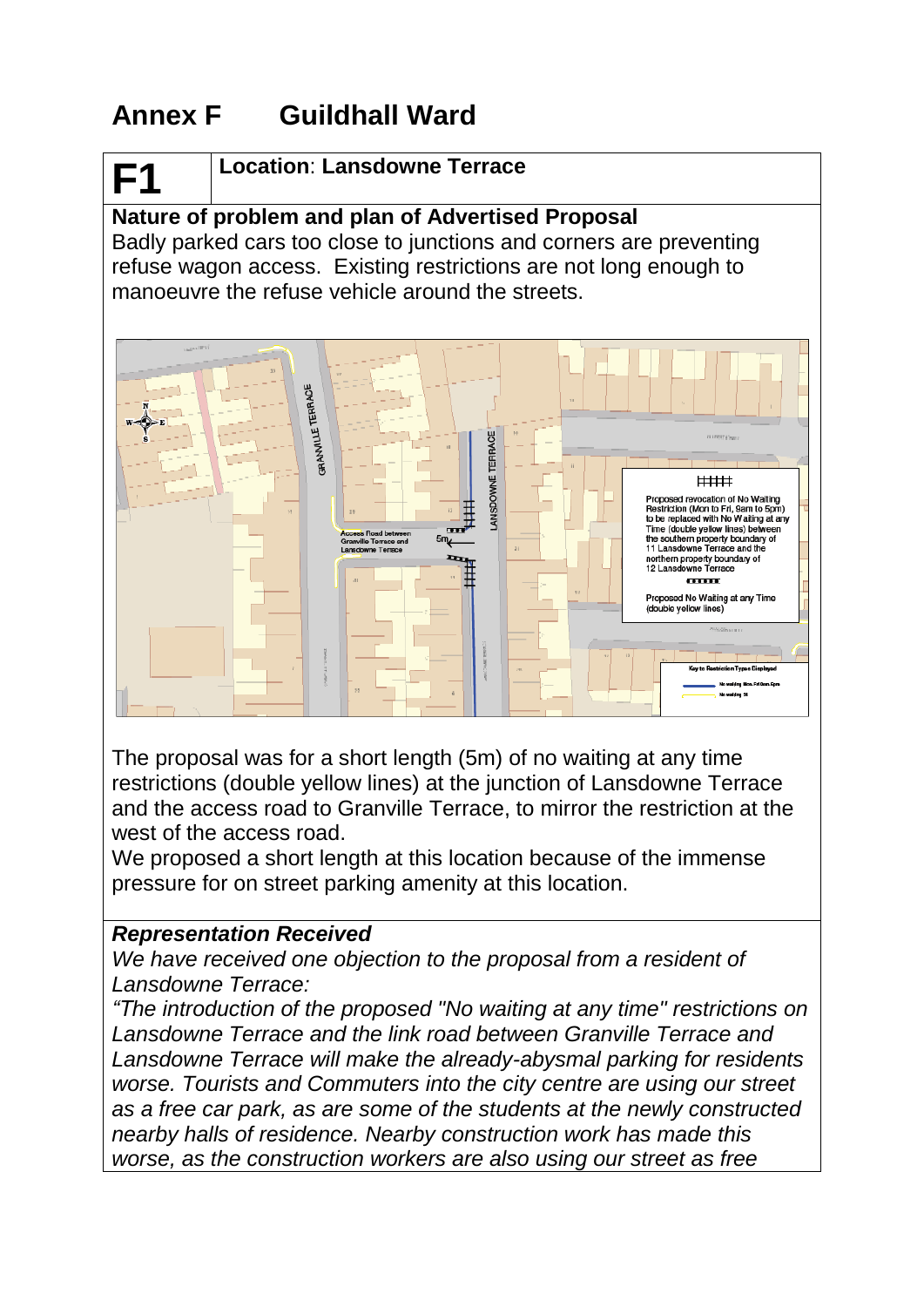*parking. This means residents are often unable to use the street for parking.*

*Please can you reconsider applying the "no waiting at anytime" restrictions? I would suggest the issues this is meant to address would be more likely to be resolved by restrictions to residents only parking.*

## **Officer analysis**

We understand the views of the resident who is concerned about the lack of any parking amenity on-street because of the pressure for space. The proposal is for a 5m stretch of restrictions, which is the minimum distance we can place restrictions to resolve the issues the refuse wagons are experiencing. The Highway Code states Do NOT stop or park opposite or within 10m (32 feet) of a junction, except in an authorised parking space.

**Resident Parking**: A resident parking scheme could resolve some of the issues and pressure for parking amenity in the area. We are aware a few residents have brought this up previously. To date, we have received no evidence of support for this type of scheme in this area. The Council is willing to consider such a scheme and consult residents should evidence of support be submitted to us.

#### **Options:**

1. Over-rule the objection and implement the restriction as advertised.

This is the recommended option because parked vehicles are causing obstruction close to the junction area.

- 2. Up-hold the objection and take no further action. This is not the recommended option because the obstruction issues would still occur.
- 3. Up-hold the objection in part and place a lesser restriction of a single yellow line to prevent parking 9am to 5pm, Mon – Fri in line with other restrictions on street.

This is not the recommend option because vehicles parked this close to a junction can obstruct other highway users, including pedestrians in wheelchairs or using pushchairs crossing the road in the dropped kerb area.